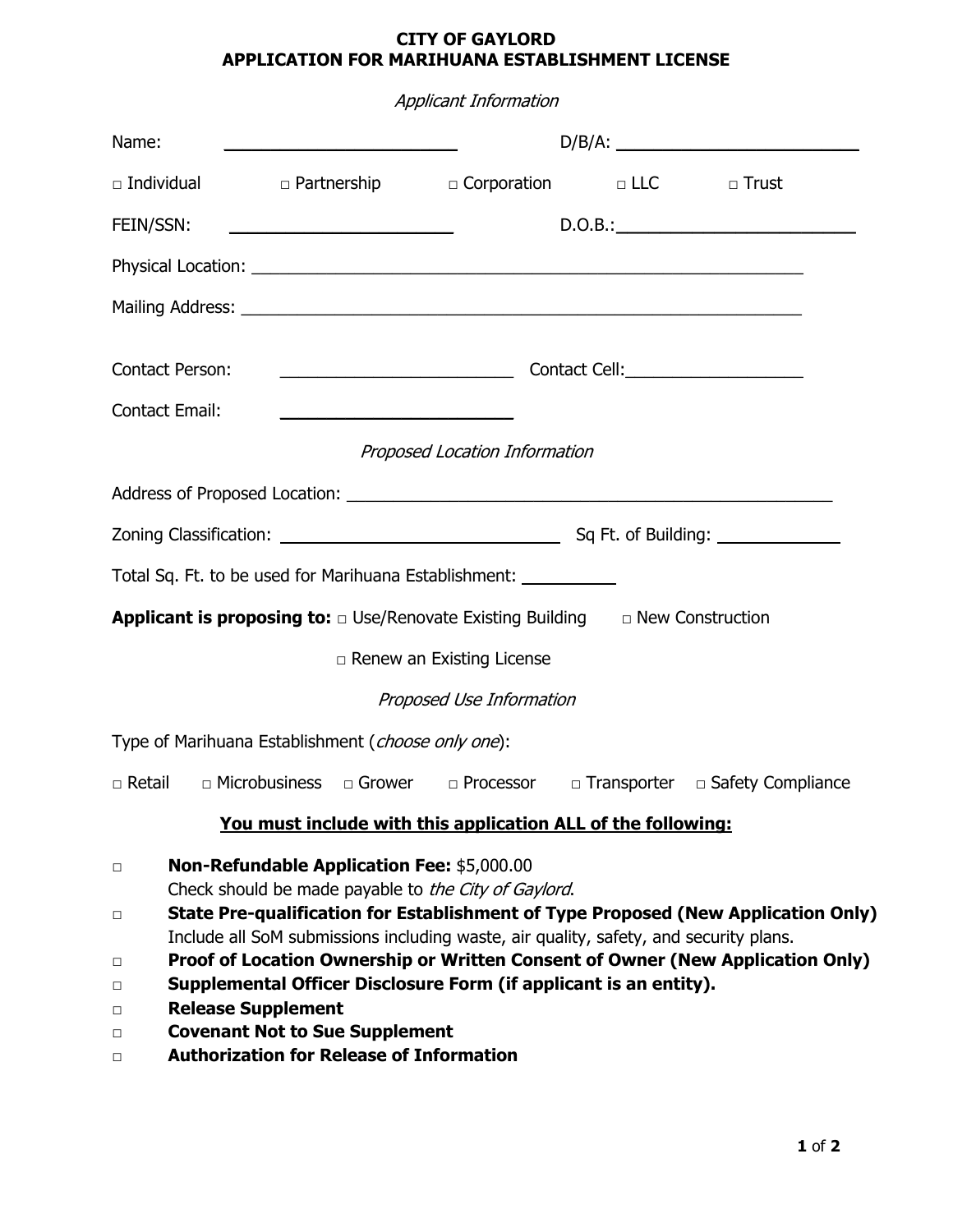### **Attestation**

## **I attest that the information in this application, including all supplements, is true and accurate to the best of my knowledge information and belief, and swear to the following:**

- I have authority to execute this application on behalf of the applicant.
- I understand a failure to provide complete and accurate information, and to promptly supplement and information that becomes inaccurate during the application process, will result in the denial of the application without refund of any sums paid to the City of Gaylord.

| <b>Applicant Signature</b>                                                                     |                                                |                                          | Date                                             |  |
|------------------------------------------------------------------------------------------------|------------------------------------------------|------------------------------------------|--------------------------------------------------|--|
|                                                                                                | <b>Applicant Printed Name</b>                  |                                          | <b>Title</b>                                     |  |
|                                                                                                |                                                |                                          |                                                  |  |
|                                                                                                |                                                |                                          |                                                  |  |
| Subscribed and sworn to by __________________________________before me on ___________________. |                                                |                                          |                                                  |  |
|                                                                                                | Notary Public Signature                        |                                          | Notary Public Printed Name                       |  |
|                                                                                                | Acting in the County of ___________            |                                          |                                                  |  |
|                                                                                                |                                                |                                          | DO NOT WRITE BELOW THIS LINE - OFFICIAL USE ONLY |  |
| <b>REVIEW:</b>                                                                                 | Approved/Denied:                               | Date:                                    | Comments:                                        |  |
| City Chief of Police:                                                                          |                                                | <u> Louis Communication de la propin</u> |                                                  |  |
| City Zoning Admin:                                                                             | <u> The Communication of the Communication</u> | <u> The Common State Common Sta</u>      |                                                  |  |
| City Attorney:                                                                                 |                                                |                                          |                                                  |  |
|                                                                                                | City Manager Report to Council on:             |                                          |                                                  |  |

A marihuana establishment license consistent with this application, including all the attached supplements, was issued to this applicant under the City of Gaylord Marihuana Ordinance at a regular meeting of the Gaylord City Council on \_\_\_\_\_\_\_\_\_\_\_\_\_\_\_\_\_\_\_\_\_\_\_.

**This license will expire on: .**

and City Clerk Dated: Dated: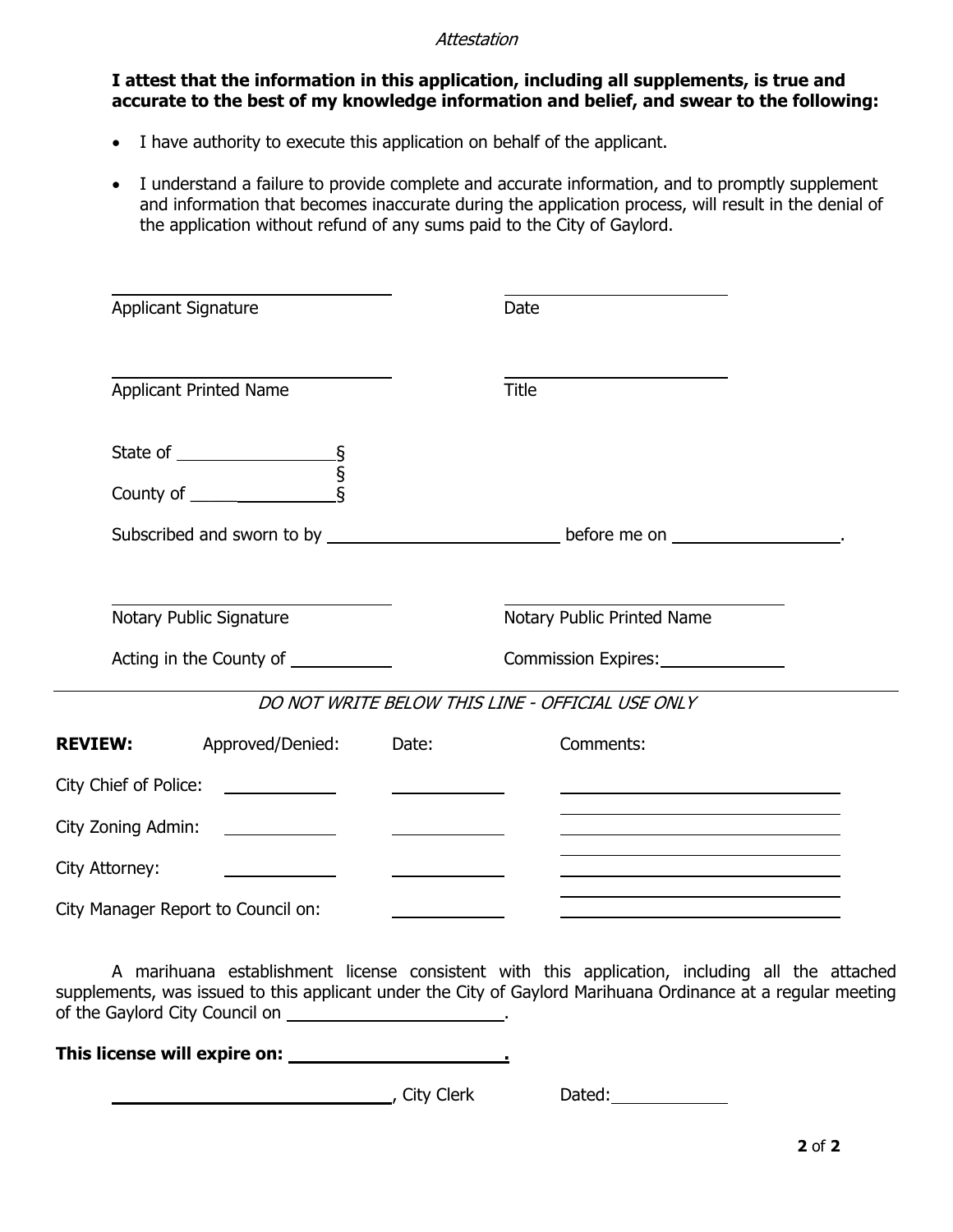# **OFFICER DISCLOSURE SUPPLEMENT**

(attach additional sheets as required)

|                                                                                                                                   | State of Incorporation:                                 |
|-----------------------------------------------------------------------------------------------------------------------------------|---------------------------------------------------------|
|                                                                                                                                   | Contact Person                                          |
|                                                                                                                                   |                                                         |
| Email:<br><u> 1989 - Johann Stoff, deutscher Stoffen und der Stoffen und der Stoffen und der Stoffen und der Stoffen und der </u> |                                                         |
|                                                                                                                                   |                                                         |
|                                                                                                                                   | <b>Officers</b>                                         |
|                                                                                                                                   | Title:<br><u> Alexandria (m. 1888)</u>                  |
| Email:                                                                                                                            |                                                         |
|                                                                                                                                   |                                                         |
|                                                                                                                                   | Title:<br><u> 1980 - Andrea Andrew Maria (h. 1980).</u> |
| Email:<br><u> 1989 - Johann John Stein, mars an deus Amerikaansk kommunister (</u>                                                |                                                         |
|                                                                                                                                   |                                                         |
|                                                                                                                                   |                                                         |
| Email:                                                                                                                            |                                                         |
|                                                                                                                                   |                                                         |
|                                                                                                                                   | Title:<br><u> 1989 - Andrea Andrew Maria (h. 1989).</u> |
| Email:<br><u> 1989 - Johann Barbara, margaret eta idazlea (h. 1989).</u>                                                          |                                                         |
|                                                                                                                                   |                                                         |
|                                                                                                                                   | Owners/Stakeholders                                     |
|                                                                                                                                   | Percentage Ownership: 2000                              |
| Email:                                                                                                                            |                                                         |
|                                                                                                                                   |                                                         |
|                                                                                                                                   | Percentage Ownership:                                   |
| Email:                                                                                                                            |                                                         |
|                                                                                                                                   |                                                         |
|                                                                                                                                   | Percentage Ownership:                                   |
| Email:<br><u> 1989 - Johann Barn, amerikan besteman besteman besteman besteman besteman besteman besteman besteman bestema</u>    |                                                         |
|                                                                                                                                   |                                                         |
|                                                                                                                                   | Percentage Ownership:                                   |
| Email:                                                                                                                            |                                                         |
|                                                                                                                                   |                                                         |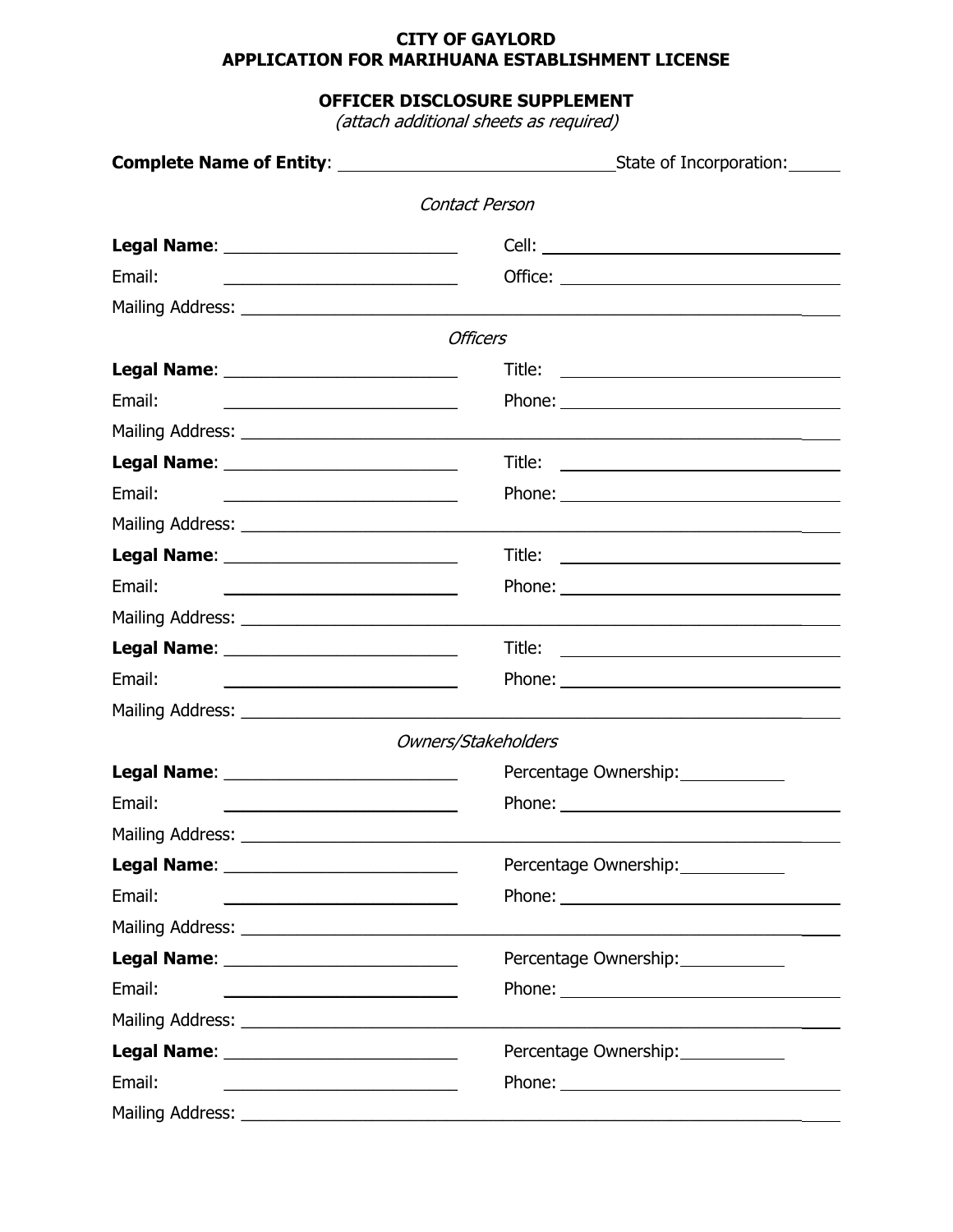#### **RELEASE SUPPLEMENT**

I, , on behalf of ,

authorized individual name of entity

("Applicant") being duly sworn, acknowledge and agree that:

The Federal Controlled Substances Act, Title II of the Comprehensive Drug Abuse Prevention and Control Act of 1970, 21 USC § 801 et seq. regulates marihuana as a Schedule I controlled substance for which there is "no currently accepted medical use in treatment in the United States." 21 USC  $\S$  812(b)(1)(B). Although the State of Michigan has recognized and authorized the licensing of marihuana establishments and use of marihuana for certain persons under the Michigan Regulation and Taxation of Marihuana Act, MCL 333.27951 et seq, and provided a statewide monitoring system under the Marihuana Tracking Act, MCL 333.27901 et seq, these state authorized activities remain prohibited by federal law.

I understand that a Michigan or city operating license does NOT insulate, shield, or otherwise protect me or my business from federal seizure, forfeiture, or prosecution as allowed under federal law, and does not protect me from federal criminal arrest and prosecution.

I understand that choosing to file an application for a marihuana city operating license and, if issue, choosing to establish and operate a marihuana establishment under that license, is done so AT MY OWN RISK.

I completely release and forever discharge the City of Gaylord, and its employees, agents, officers, attorneys, insurers, indemnors, successors, and assigns from all past, present, or future claims, demands, causes of action, damages, injuries, costs, losses and other claims of any nature, whether based on tort, contract, or other theory of recovery, which I may now have, or which may accrue in the future, in anyway arising out of my application for a marihuana establishment license and, if issued a city marihuana establishment license, my operation of a marihuana establishment.

I agree that I have read this document, and that I have had an opportunity to have it reviewed by my own legal counsel. I am not relying on the statement of any City of Gaylord representative in signing this document.

#### **WARNING! READ BEFORE SIGNING.**

Applicant Signature Date Applicant Printed Name Title State of  $\frac{\ }{s}$ County of  $\frac{\S}{}$ Subscribed and sworn to by the state of the state of the before me on ... Notary Public Signature Notary Public Printed Name Acting in the County of  $\qquad \qquad \qquad$  Commission Expires: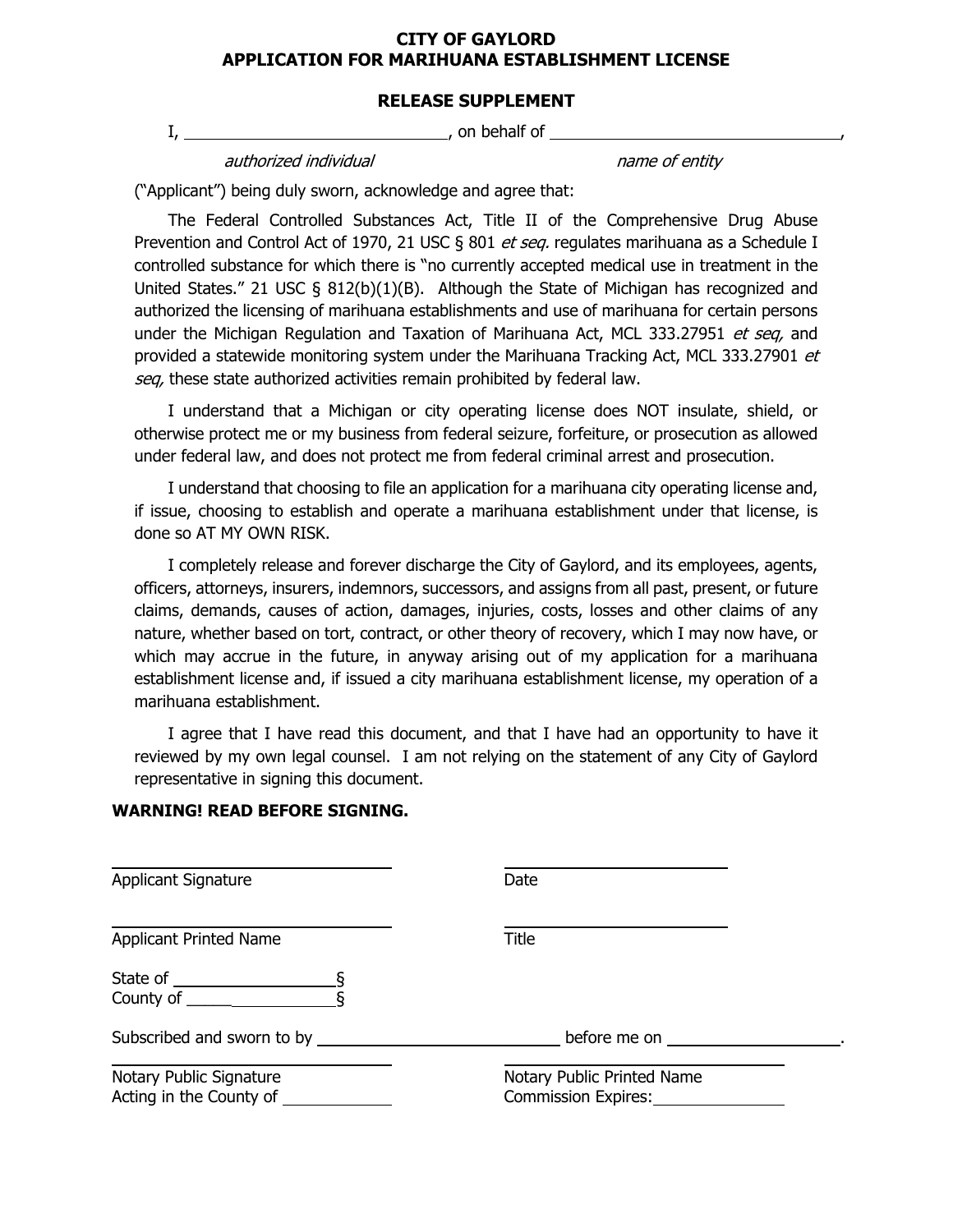## **COVENANT NOT TO SUE**

I, , on behalf of ,

authorized individual name of entity

I understand that the City of Gaylord granting a marihuana establishment license is a privilege and not a right and does not confer upon the applicant any business expectation or any other possible cause of action if I am denied a city operating license by the City of Gaylord.

I understand and agree that the City of Gaylord will be reviewing and granting a city operating license to applicants and I understand and agree that by choosing to submit an application to the City of Gaylord for a license to operate a marihuana establishment that I do so at my own risk, cost, and peril and that the City of Gaylord will have no liability whatsoever if I am not granted a city operating license for any reason.

I understand that there may be a limited number of city operating licenses available and the number of applicants to the City is unknown. I also acknowledge and agree that the City will review whether I meet the requirements of the ordinance and that the selection process for a license is in the sole discretion of the City regardless of an application meeting all of the requirements of the ordinance and application. I therefore acknowledge and agree that there is a probability of being denied a license by the City.

I, on behalf of myself, the applicant, and its subsidiaries, affiliates, officers, directors, shareholders, managers, members, successors, and assigns forever covenant and agree not to sue or bring any action in law or equity, including, but not limited to, an action in any court, forum, tribunal or arbitration proceeding, whether by original action or counterclaim, crossclaim, third-party process, impleader, indemnify, subrogation or contribution, or otherwise, against the CITY OF GAYLORD, its respective employees, agents, attorneys, officers, facilities, insurers, indemnors, successors, heirs and/or assigns, arising from, relating to, or in any way connected with this application or those provisions of the City of Gaylord Municipal Code related to marihuana establishments.

| <b>Applicant Signature</b>                         | Date                                              |  |  |
|----------------------------------------------------|---------------------------------------------------|--|--|
| <b>Applicant Printed Name</b>                      | Title                                             |  |  |
| State of $\qquad \qquad \overline{\S}$             | County of $\overline{\S}$                         |  |  |
|                                                    | before me on <u>equal</u>                         |  |  |
| Notary Public Signature<br>Acting in the County of | Notary Public Printed Name<br>Commission Expires: |  |  |

### **WARNING! READ BEFORE SIGNING.**